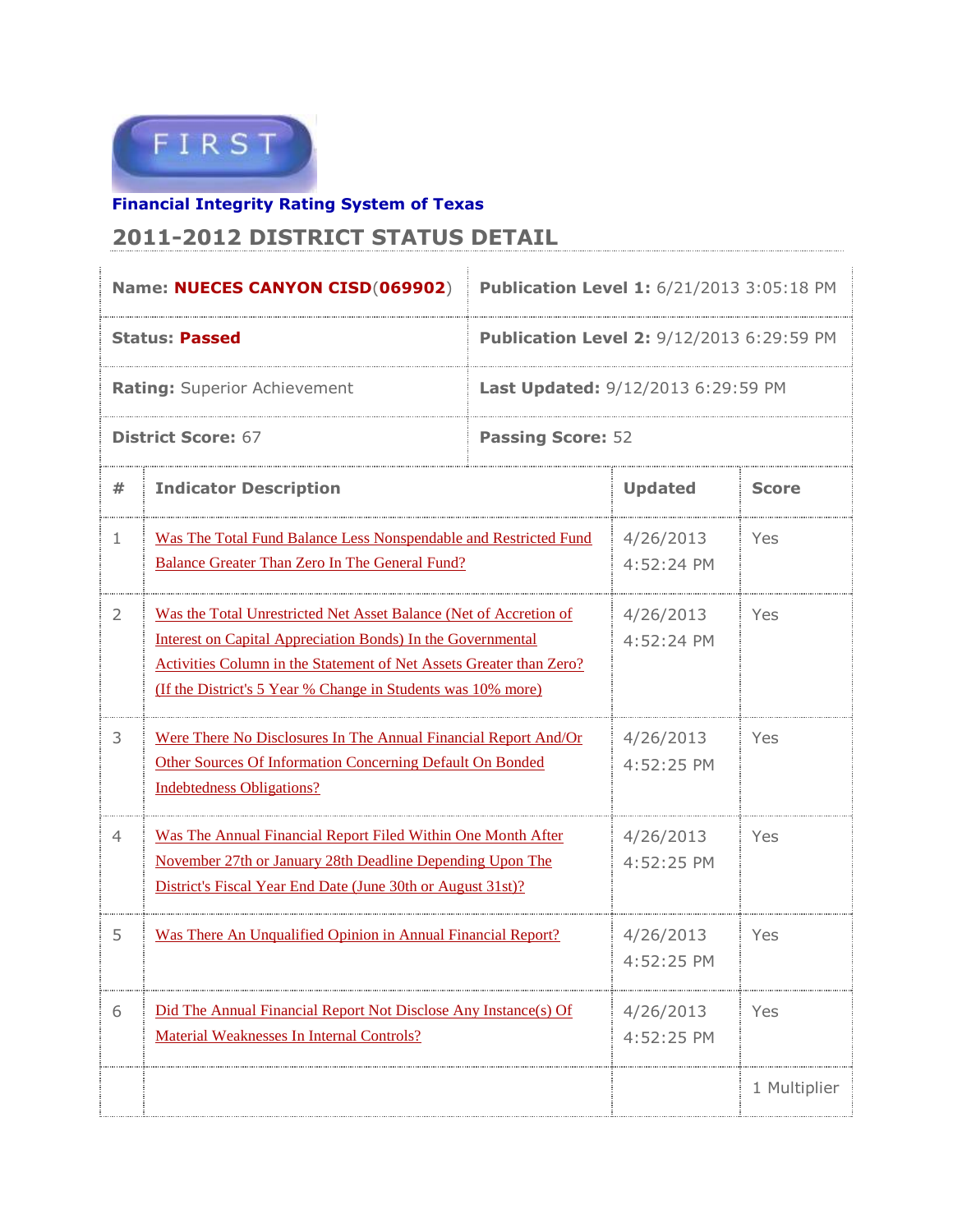|    |                                                                                                                                                                                                                                                          |                         | Sum            |
|----|----------------------------------------------------------------------------------------------------------------------------------------------------------------------------------------------------------------------------------------------------------|-------------------------|----------------|
| 7  | Was The Three-Year Average Percent Of Total Tax Collections<br>(Including Delinquent) Greater Than 98%?                                                                                                                                                  | 4/26/2013<br>4:52:26 PM | $\overline{4}$ |
| 8  | Did The Comparison Of PEIMS Data To Like Information In Annual<br>Financial Report Result In An Aggregate Variance Of Less Than 3<br>Percent Of Expenditures Per Fund Type (Data Quality Measure)?                                                       | 4/26/2013<br>4:52:26 PM | 5              |
| 9  | Were Debt Related Expenditures (Net Of IFA And/Or EDA<br>Allotment) < \$350.00 Per Student? (If The District's Five-Year Percent<br>Change In Students = $Or > 7\%$ , Or If Property Taxes Collected Per<br>Penny Of Tax Effort > \$200,000 Per Student) | 4/26/2013<br>4:52:26 PM | 5              |
| 10 | Was There No Disclosure In The Annual Audit Report Of Material<br>Noncompliance?                                                                                                                                                                         | 4/26/2013<br>4:52:27 PM | 5              |
| 11 | Did The District Have Full Accreditation Status In Relation To<br>Financial Management Practices? (e.g. No Conservator Or Monitor<br>Assigned)                                                                                                           | 4/26/2013<br>4:52:27 PM | 5              |
| 12 | Was The Aggregate Of Budgeted Expenditures And Other Uses Less<br>Than The Aggregate Of Total Revenues, Other Resources and Fund<br><b>Balance In General Fund?</b>                                                                                      | 4/26/2013<br>4:52:27 PM | 5              |
| 13 | If The District's Aggregate Fund Balance In The General Fund And<br>Capital Projects Fund Was Less Than Zero, Were Construction<br>Projects Adequately Financed? (To Avoid Creating Or Adding To The<br><b>Fund Balance Deficit Situation</b> )          | 4/26/2013<br>4:52:28 PM | 5              |
| 14 | Was The Ratio Of Cash And Investments To Deferred Revenues<br>(Excluding Amount Equal To Net Delinquent Taxes Receivable) In<br>The General Fund Greater Than Or Equal To 1:1? (If Deferred<br>Revenues Are Less Than Net Delinquent Taxes Receivable)   | 4/26/2013<br>4:52:28 PM | 5              |
| 15 | Was The Administrative Cost Ratio Less Than The Threshold Ratio?                                                                                                                                                                                         | 4/26/2013<br>4:52:28 PM | 5              |
| 16 | Was The Ratio Of Students To Teachers Within the Ranges Shown<br><b>Below According To District Size?</b>                                                                                                                                                | 4/26/2013<br>4:52:28 PM | 5              |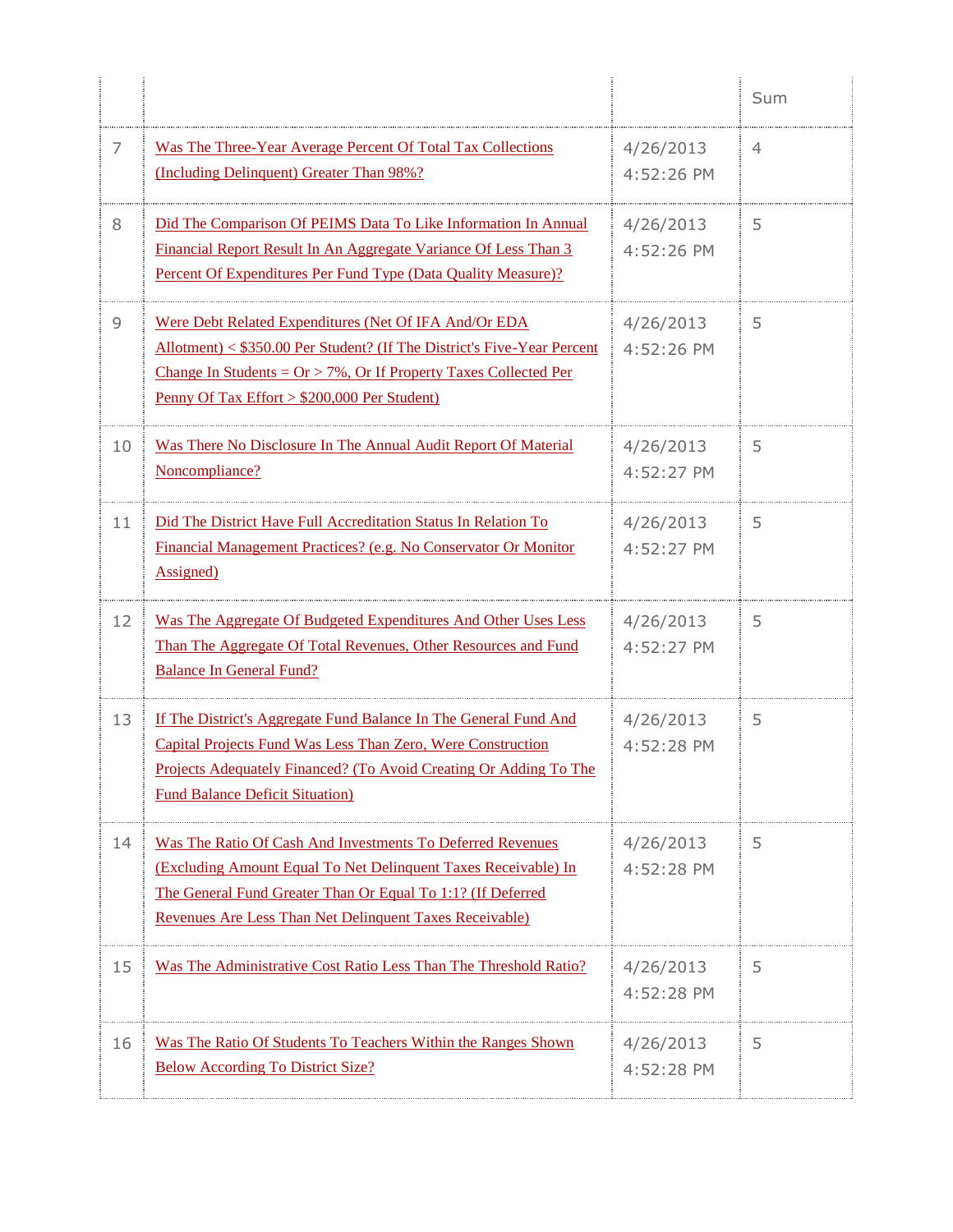| 17 | Was The Ratio Of Students To Total Staff Within the Ranges Shown<br><b>Below According To District Size?</b>                                                                                         | 4/26/2013<br>4:52:29 PM | 3                     |
|----|------------------------------------------------------------------------------------------------------------------------------------------------------------------------------------------------------|-------------------------|-----------------------|
| 18 | Was The Decrease In Undesignated Unreserved Fund Balance < 20%<br><b>Over Two Fiscal Years?</b> (If Total Revenues > Operating Expenditures<br>In The General Fund, Then District Receives 5 Points) | 4/26/2013<br>4:52:29 PM | 5                     |
| 19 | Was The Aggregate Total Of Cash And Investments In The General<br>Fund More Than \$0?                                                                                                                | 4/26/2013<br>4:52:29 PM | 5                     |
| 20 | Were Investment Earnings In All Funds (Excluding Debt Service Fund<br>and Capital Projects Fund) Meet or Exceed the 3-Month Treasury Bill<br>Rate?                                                   | 4/26/2013<br>4:52:30 PM | 5                     |
|    |                                                                                                                                                                                                      |                         | 67<br>Weighted<br>Sum |
|    |                                                                                                                                                                                                      |                         | 1 Multiplier<br>Sum   |
|    |                                                                                                                                                                                                      |                         | 67 Score              |

## **DETERMINATION OF RATING**

|  | A. Did The District Answer 'No' To Indicators 1, 2, 3 Or 4? OR Did The District Answer       |  |  |
|--|----------------------------------------------------------------------------------------------|--|--|
|  | <b>No'</b> To Both 5 and 6? If So, The District's Rating Is <b>Substandard Achievement</b> . |  |  |

**B.** Determine Rating By Applicable Range For summation of the indicator scores (Indicators 7-20)

| <b>Superior Achievement</b>       | 64-70 |
|-----------------------------------|-------|
| <b>Above Standard Achievement</b> | 58-63 |
| <b>Standard Achievement</b>       | 52-57 |
| <b>Substandard Achievement</b>    | レドク   |

## **INDICATOR 16 & 17 RATIOS**